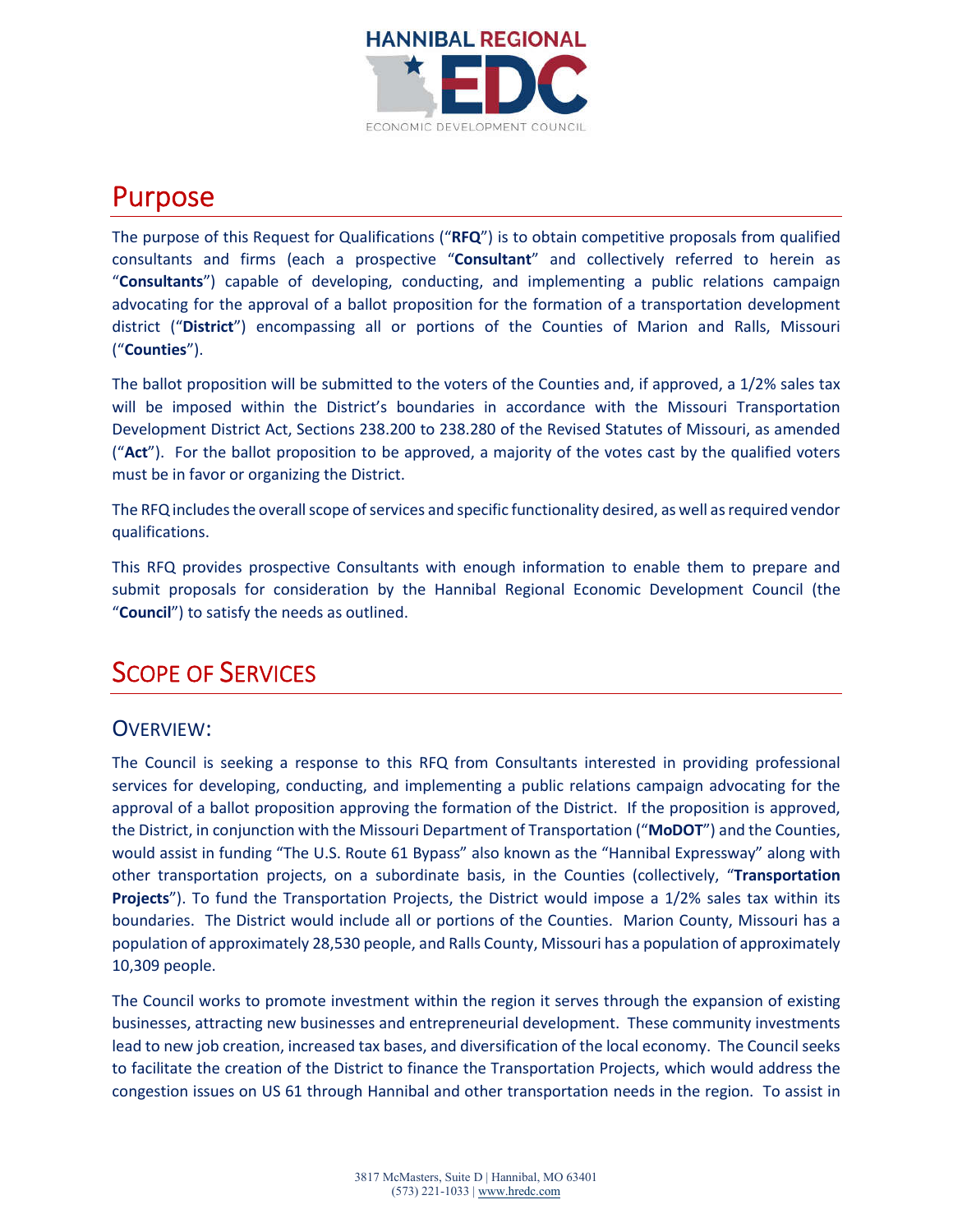making this a reality, the Council seeks a Consultant to assist it in garnering community support for adoption of the ballot proposition required to make completion of the Transportation Projects a reality.

The selected Consultant will work closely with the Council's Executive Director, and agents and representatives of the Council, to carry out this work. The process may also include working with representatives of MoDOT and the Counties. Prior to beginning work on the campaign, a campaign plan developed by the Consultant must be approved by the Council.

The selected Consultant will:

- Meet with the Council and its representatives as needed to discuss the objectives and progress of the campaign to approve the ballot proposition for the formation of the District.
- Assist with choosing the types of tools used to gather assessment information and conduct statistical analysis of data.
- Determine the best approach and develop and implement a plan to campaign for approval of the ballot proposition relating to the formation of the District. This may include, but is not limited to, a targeted social media campaign and town hall styled meetings.
- Provide illustrations, plans, talking points, and graphics throughout the process, as needed, to campaign for approval of the ballot proposition relating to the formation of the District, and implement same in the campaign.
- Present updates to the Council and its representatives on the campaign, its progress, and next steps leading up to the election on the ballot proposition.

#### AVAILABLE DOCUMENTS:

The below-numbered documents are available for Consultants responding to this RFQ.

- 1. Maps showing the proposed District boundaries.
- 2. Information on the qualified voter base.
- 3. Descriptions and preliminary budgets of the proposed Transportation Projects.

#### SCHEDULE OF ACTIVITIES:

A suggested schedule is presented below. If the Consultant anticipates difficulties with the proposed delivery schedule, the Consultant should so indicate and propose an alternate schedule in the response to the RFQ.

| <b>SCOPE OF WORK</b>              | <b>WORK SCHEDULE</b>       |
|-----------------------------------|----------------------------|
| <b>Issue RFQ</b>                  | May 13, 2022               |
| Proposals due to Council          | May 27, 2022 by 3 p.m. CST |
| <b>Consultant interviews</b>      | Week of June 6, 2022       |
| <b>Selection of Consultant</b>    | June 23, 2022              |
| <b>Council review of Contract</b> | Week of July 11, 2022      |
| <b>Contract Execution</b>         | July 28, 2022              |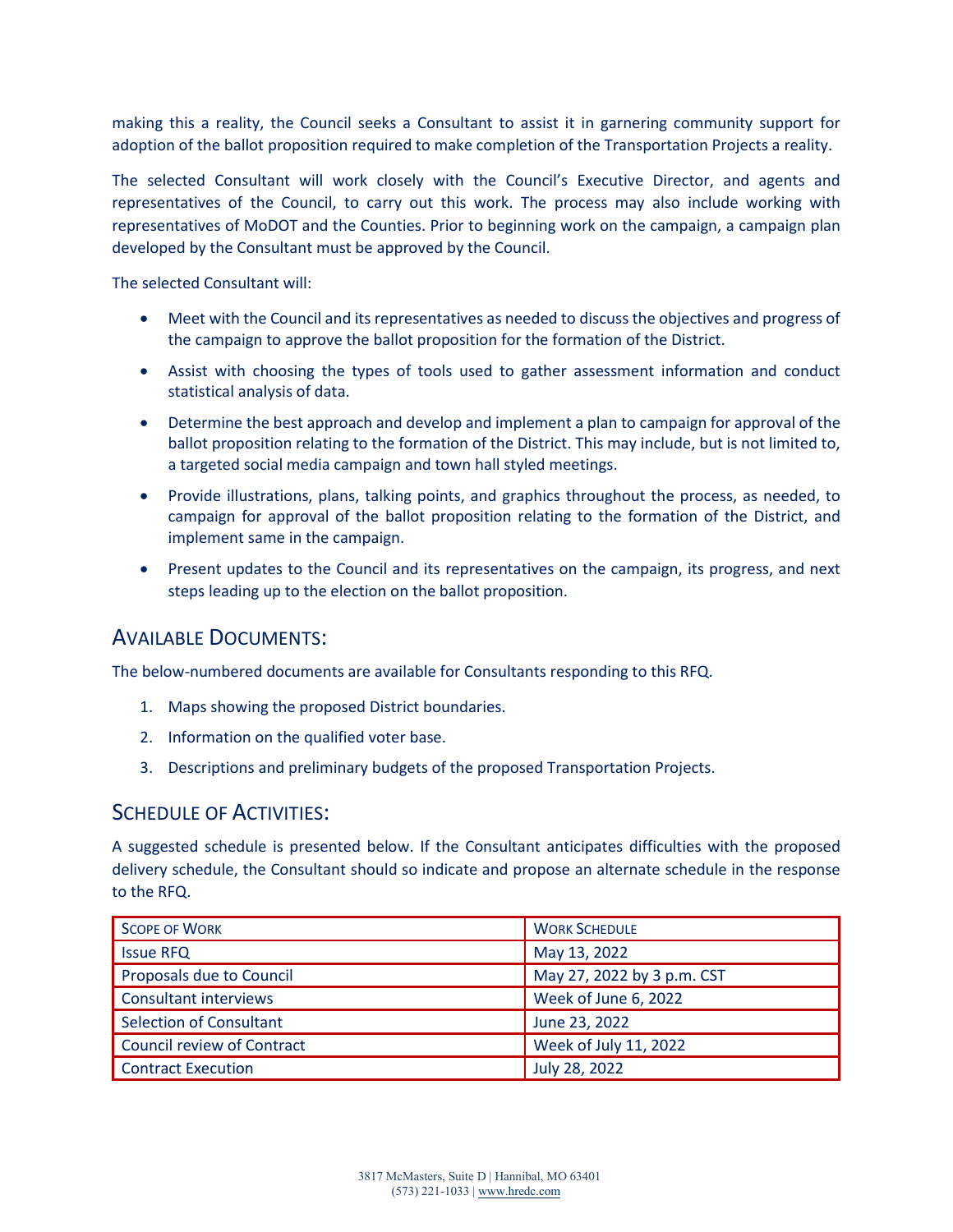## PROPOSED BUDGET:

Campaign costs incurred and billed by the Consultant to the Council will be negotiated as part of the final contract and scope of work with the successful Consultant.

#### SUBMISSION REQUIREMENTS:

The successful Consultant will be able to demonstrate competency with public relations campaigns in the State of Missouri ("**Missouri**") that focus on increasing voter awareness, ballot proposition approval in Missouri, knowledge of transportation development districts or other special taxing districts within Missouri, knowledge of Missouri public financing incentives, working with other Missouri municipalities, and presenting at public meetings. Specifically, the Council is seeking the below characteristics in a Consultant.

- 1. The number of years your company has performed services similar to those requested.
- 2. A description of past or present work performed during the past five years by the Consultant similar to those requested.
- 3. A list of three references. Please include contact name, telephone number and email address.
- 4. Description of a recommended campaign approach and strategy including preliminary milestones and tasks to be completed.
- 5. Commitment of identified key staff to the campaign.
- 6. Ability to complete work in a timely manner.
- 7. Experience in working on public relations campaigns relating to increasing voter awareness and for the approval of ballot propositions in Missouri.
- 8. Experience with transportation development districts and political subdivisions within Missouri and knowledge of Missouri statutes and local rules and procedures related to same.

Supplemental Information (use additional sheets as necessary):

- 1. Name of primary contact, address and phone number.
- 2. The day(s) and time(s) the primary contact is available.
- 3. Provide a brief history of the company.
- 4. Describe any name or ownership changes in the past 5 years.
- 5. Submit a sample copy of your current contract/agreement with all terms and conditions (subject to review by the Council's legal review).
- 6. Cost proposal:
	- Provide a comprehensive cost proposal with a complete breakdown and a grand total.
	- The Council reserves the right to choose all or a portion of the items proposed.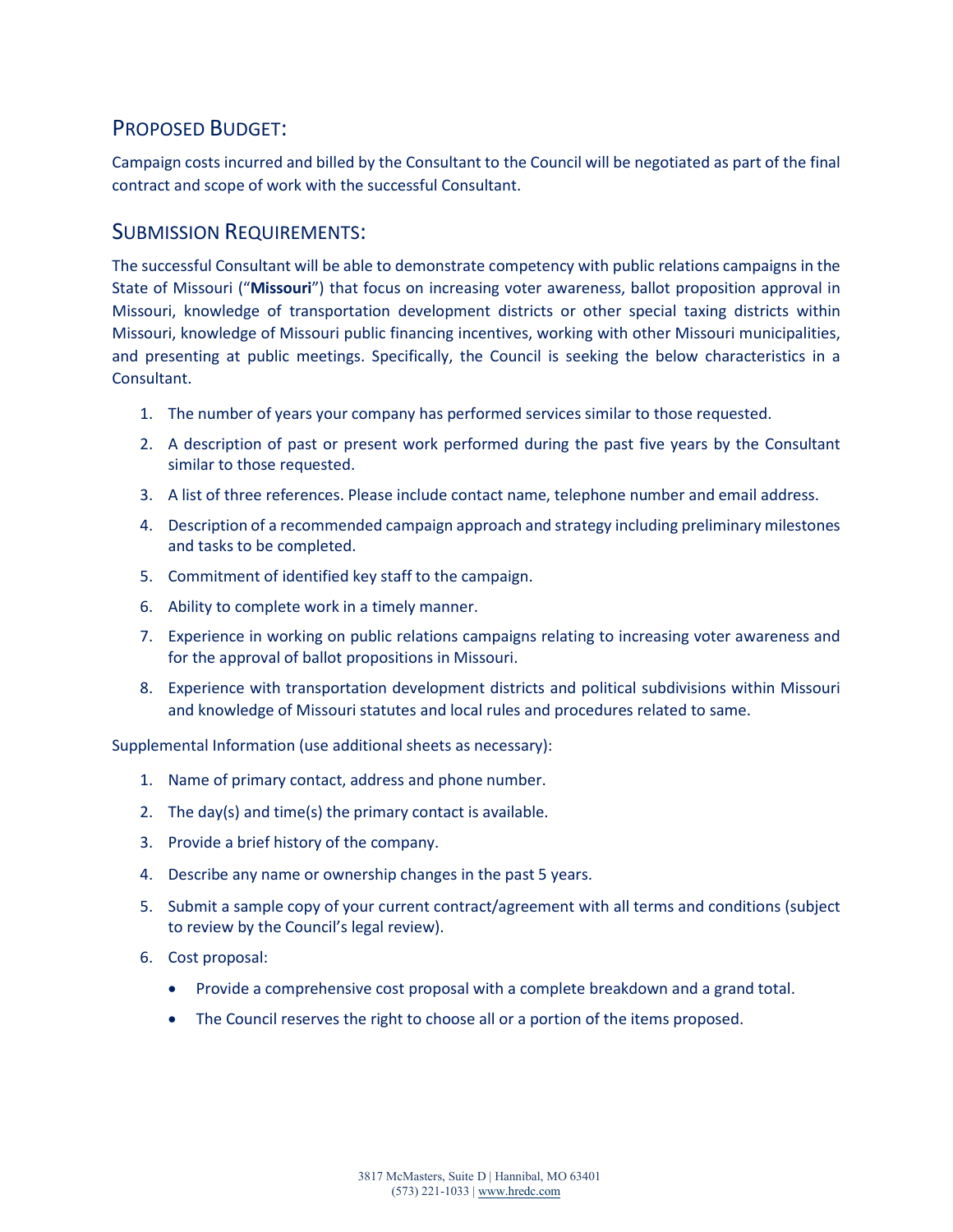## EVALUATION CRITERIA:

The Council reserves the right to select the Consultant who best meets the "overall" needs of the Council primarily on the below-listed criteria (not listed in any order of importance).

- All cost related to the campaign.
- The ability to serve the Council's needs.
- Adherence to the requested information specifications, thoroughness of the submittal, as well as the overall format of the presentation.
- The financial stability, longevity, and strength of the Consultant.
- Experience in working on public relations campaigns relating to increasing voter awareness and for the approval of ballot propositions in Missouri.
- Experience with transportation development districts and political subdivisions within Missouri and knowledge of Missouri statutes and local rules and procedures related to same.

#### SUBMISSION:

Sealed submittals must be received by the Hannibal Regional Economic Development Council; 3817 McMasters Avenue, Suite D, Hannibal, Missouri 63401; Attention: Corey J. Mehaffy, Executive Director prior to May 27, 2022 at 3:00 P.M. (CST). Each proposal shall consist of one original (identified as such) and one electronic copy on flash/thumb drive of the complete proposal. The file submitted on flash/thumb drive shall include all attachments and signatures, where applicable.

It is the responsibility of the Consultant to ensure that their submittal is received by the Council prior to the deadline. Consultants mailing proposals should allow ample mail delivery time to ensure timely receipt of their proposals. Proposals received after the deadline for receipt of proposals will not be opened or considered.

Proposals must be clearly labeled Hannibal Regional Economic Development Council "RFQ – Consultant Services" and shall show such information on the outside of the submittal packet. Submissions will not be accepted by facsimile or email transmittal. Do not staple or submit bid in any type of binder; binder clips are acceptable.

## TERMS AND CONDITIONS

## QUALIFICATIONS:

All Consultants shall be licensed, as applicable, insured, and bonded and shall furnish satisfactory evidence to the Council that they have previously performed/provided the types of services as specified elsewhere in this request.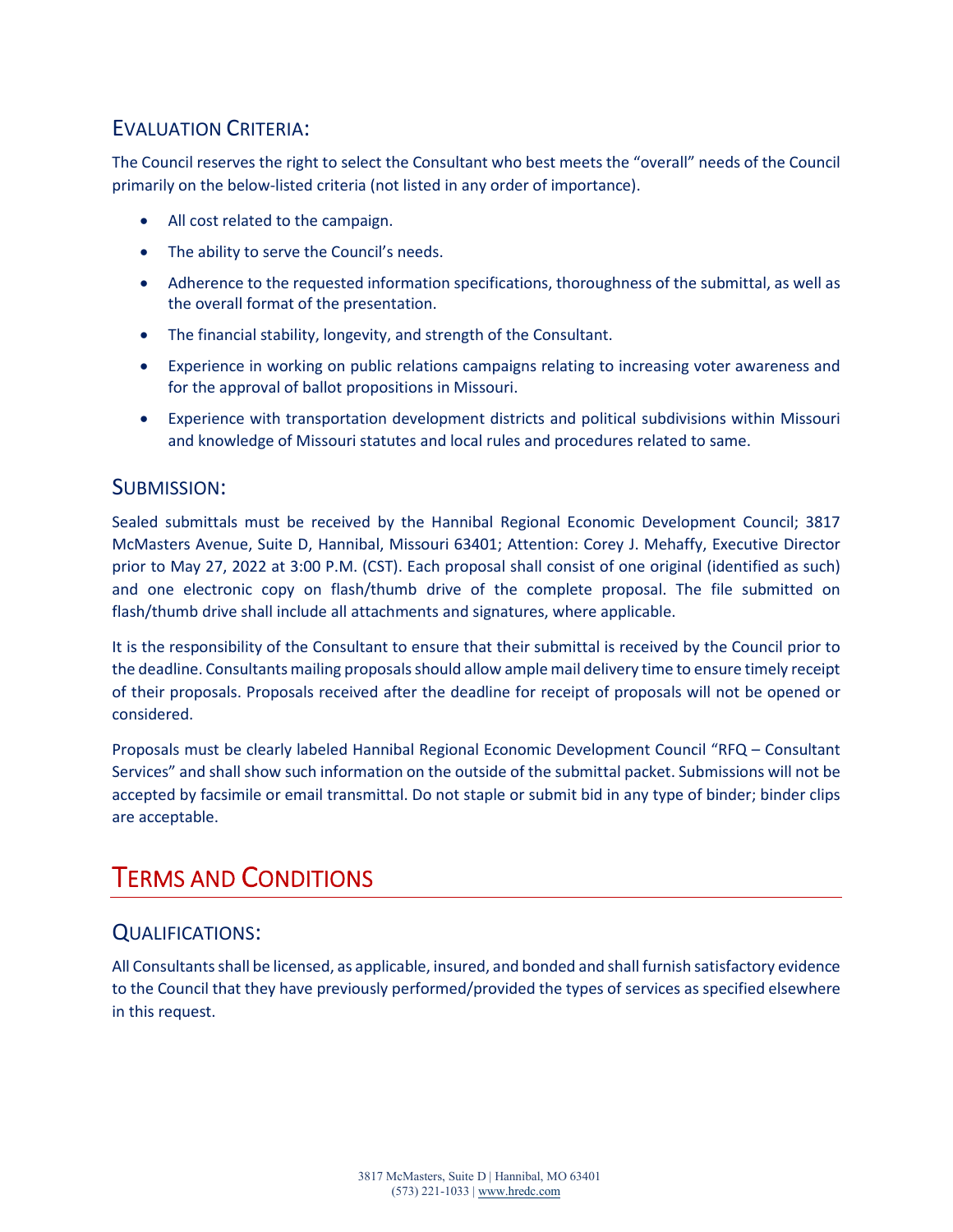## METHOD OF AWARD /SELECTION:

The submittals will be evaluated by the Council. A response summary of proposals will be available by contacting Corey J. Mehaffy, Executive Director. The response summary will only include the names of the Consultants that provided submittals that were delivered by the required RFQ submittal date and time. Until award of the contract, the responses shall be held in confidence and shall not be available for public review.

## CONTACT WITH COUNCIL PERSONNEL:

As specified above, all contact with the Council should be channeled through the Executive Director. No contact with other Council officials, officers, members, employees, agents, or representatives is to be made by responding proposers throughout the entire process.

## RESPONSE MATERIAL OWNERSHIP:

All proposals become the property of the Council upon receipt and will only be returned to the proposer at the Council's option. Selection or rejection of the proposal will not affect this right. The Council shall have the right to use all ideas or adaptations of the ideas contained in any proposal received in response to this RFQ. Disqualification of a proposal does not eliminate this right.

#### PROPRIETARY INFORMATION:

All material submitted in response to this RFQ will become public record. Any material requested to be treated as proprietary or confidential must be clearly identified and easily separable from the rest of the proposal. Such request must include justification for the request and approval by the Council. Neither cost or pricing information nor a total proposal will be considered proprietary.

## CONFIDENTIALITY:

The Consultant agrees that it will not permit the disclosure or duplication of any information received from the Council or stored on Council systems unless such disclosure or duplication is specifically authorized in writing by the Council, or as required by law.

## EVALUATION RIGHTS:

The Council reserves the right to: a) reject any or all submissions, or to make no award, b) require modifications to initial submissions, c) make partial or multiple awards, or d) further negotiate costs submitted. The Council reserves the right to award the contract in any manner deemed in the best interest of its citizens.

#### REJECTION OF SUBMISSIONS:

The Council reserves the right to reject any or all submissions received in response to this RFQ, or to cancel this RFQ if it is in the best interest of the Council to do so. Failure to furnish all information or to follow the proposal format requested in this RFQ may disqualify the proposal.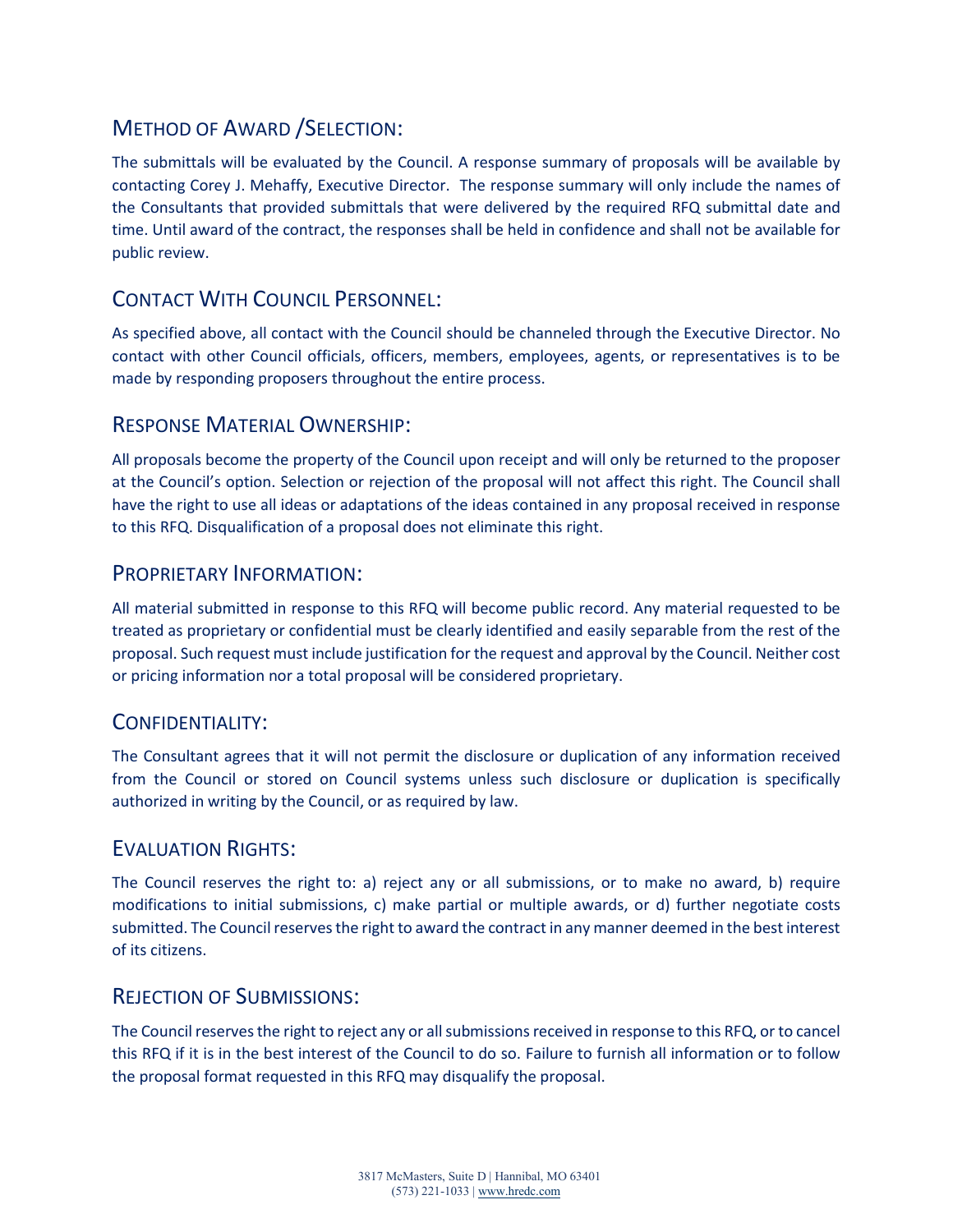## INCURRING COSTS:

The Council shall not be obligated or be liable for any cost incurred by the Consultant prior to issuance of a contract. All costs and expenses to prepare and submit a response to this solicitation shall be borne by the Consultant.

#### SUBMISSION AND SUPPLEMENTAL MATERIALS:

Submissions shall be submitted to the Executive Director. If supplemental materials are required or requested, then they must be submitted to the Executive Director as part of the submittal. Supplemental materials will not be accepted after the submissions have been opened, unless requested. Submission or distribution by the prospective Consultant of unsolicited supplemental materials to other Council officials, officers, members, employees, agents, or representatives may result in rejection of the submission.

## DISCRIMINATION POLICY:

The Council advises the public that it does not discriminate against any person on account of race, color, religion, creed, sex, age, ancestry, or national origin, and that such nondiscrimination is extended to procurement of materials and/or the provision of its services.

## WAIVER:

The Council reserves the right to waive any variances from the original RFQ in cases where the variances are considered to be in the best interest of the Council.

#### INSURANCE:

The Consultant that is awarded a contract ("**Contract**") shall maintain during the life of the Contract and furnish to the Council the appropriate Professional Liability, Commercial General Liability, and Workers Compensation insurance certificates. Promptly upon the award of the Contract, the Consultant shall inquire with the Council if the Council desires to be listed as an "Additional Insured" during the term of the Contract and, if so, the Consultant shall have the Council listed as an "Additional Insured" during the term of the Contract, and a copy of such "Additional Insured" endorsement shall be promptly provided to the Council.

#### INDEMNITY:

The Consultant shall, at all times, fully indemnify, hold harmless, and defend the Council and its officials, officers, members, employees, agents, or representatives from and against any and all claims and demands, actions, causes of action, and cost and fees of any character whatsoever made by anyone whomsoever on account of or in any way growing out of the performance of this contract by the Consultant and its members, employees, agents, subcontractors, or representatives, or because of any act or omission, neglect or misconduct of the Consultant, its members, employees, agents, subcontractors, or its representatives including, but not limited to, any claims that may be made by any of the Consultant's members, employees, agents, subcontractors, or representatives themselves for injuries to their person or property or otherwise.